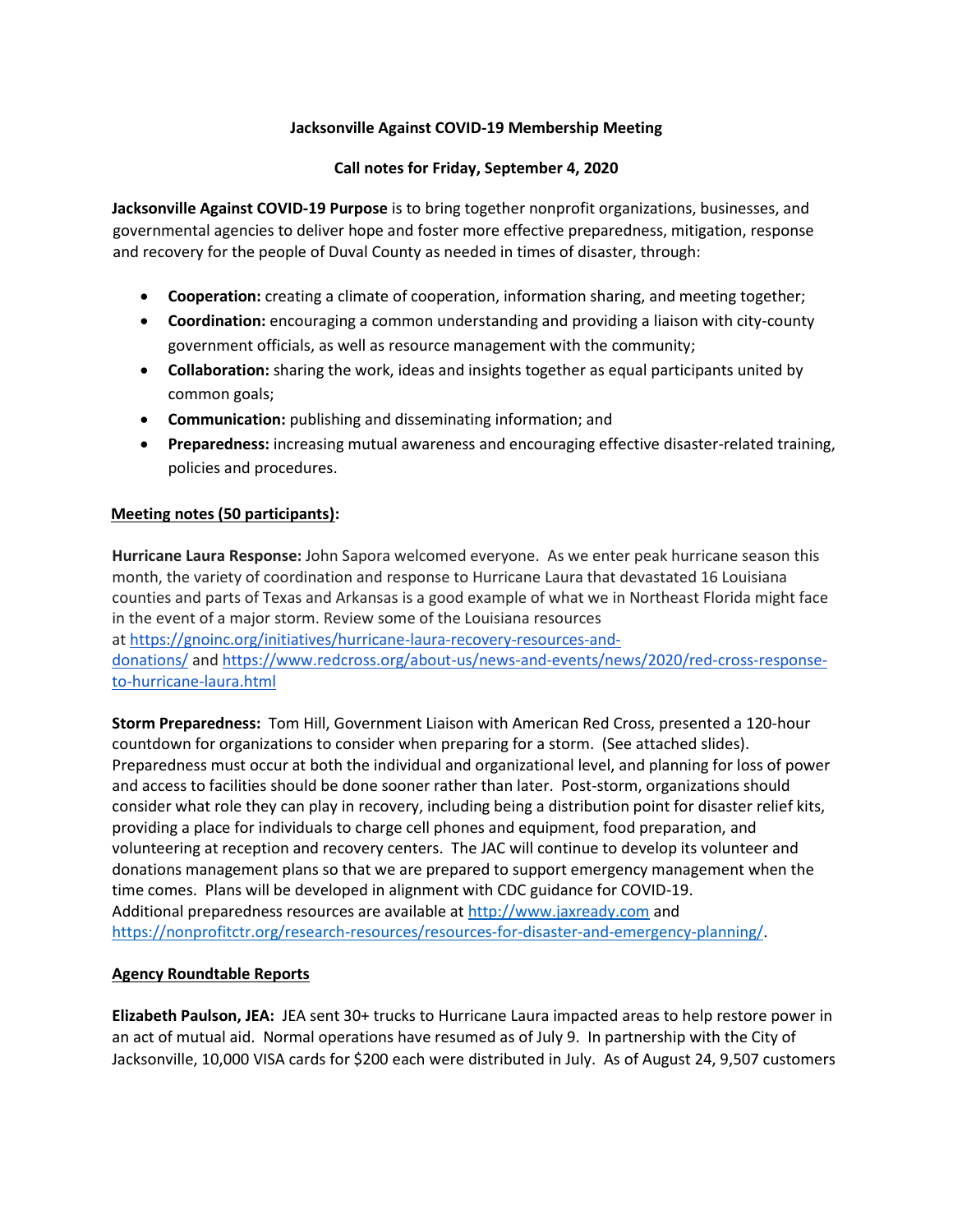that received the cards had made a payment to JEA. JEA continues to work closely with emergency financial assistance partners.

**Mary Pat Corrigan, Sulzbacher Center:** Sulzbacher and other partners are working with the Department of Health to promote childhood immunizations as well as the flu vaccine to avoid overwhelming the healthcare system with what can be prevented. In response to questions about the COVID vaccine and how it will interact with the flu vaccine, the answer remains to be seen. But the push is to get flu vaccines early. COVID vaccine trials are still in recruitment phases.

**Lori Anderson, Beaches Council on Aging:** Senior centers and facilities at the beaches have been able to partner with Walgreens to provide immunization events for the flu vaccine. In regards to storm preparedness, plans for seniors that need transportation assistance have been developed and are ready for implementation should there be a need for an evacuation order.

**Brian Baer, The Elevated Studio:** The CDC and Department of Health and Human Services have announced the issuance of an Order under Section 361 of the Public Health Service Act to temporarily halt residential evictions to prevent the further spread of COVID-19. The order, which is in effect through the end of the year, supersedes any state executive orders. Tenants must submit a declaration form to their landlord certifying they have been negatively impacted (sample form attached). It is important to encourage tenants to make a good-faith effort to pay what they can. Many landlords are willing to work with tenants.

**Jeff Winkler, United Way:** In follow-up to Brian's comments, Jeff noted that he has heard from emergency financial assistance partners that landlords are accommodating payment plans and reduced payments. The latest federal order gives a reprieve for a few months but the "cliff" is still there, with many families at risk of eviction when the order expires.

**JALA Eviction Resource:** Jacksonville Area Legal Aid provides a helpful eviction lawsuit defense resource - https://www.jaxlegalaid.org/2020/08/06/new-online-tool-helps-floridians-respond-to-an-evictionlawsuit/

As we advocate for our clients and friends facing eviction, John recommends this article by Denise Scott of LISC that describes a potential social and economic catastrophe in the making - [https://nonprofitquarterly.org/federal-action-could-still-head-off-an-eviction-wave-but-time-is](https://nonprofitquarterly.org/federal-action-could-still-head-off-an-eviction-wave-but-time-is-running-out/)[running-out/](https://nonprofitquarterly.org/federal-action-could-still-head-off-an-eviction-wave-but-time-is-running-out/)

**PPE Resource:** FEMA and the Department of Health have started to go back to organizations whose previous mask orders were unfulfilled to see if there is still a need. *We were advised after the meeting this is not for new orders, but rather those whose requests were not previously fulfilled.* To keep ordering and delivering as efficient as possible, the JAC is encouraging organizations to order directly using the attached form if they need 500 or more. If you need less than 500, email [contact@artfullygreen.org](mailto:coad@duvaldisasterrecovery.org) by COB Tuesday, September 8 and we will see if we have enough to do a bulk order.

**Regional JAC Workgroup:** John Sapora and Raelyn Means have been participating in a regional workgroup hosted by the Northeast Florida Regional Council to facilitate communication and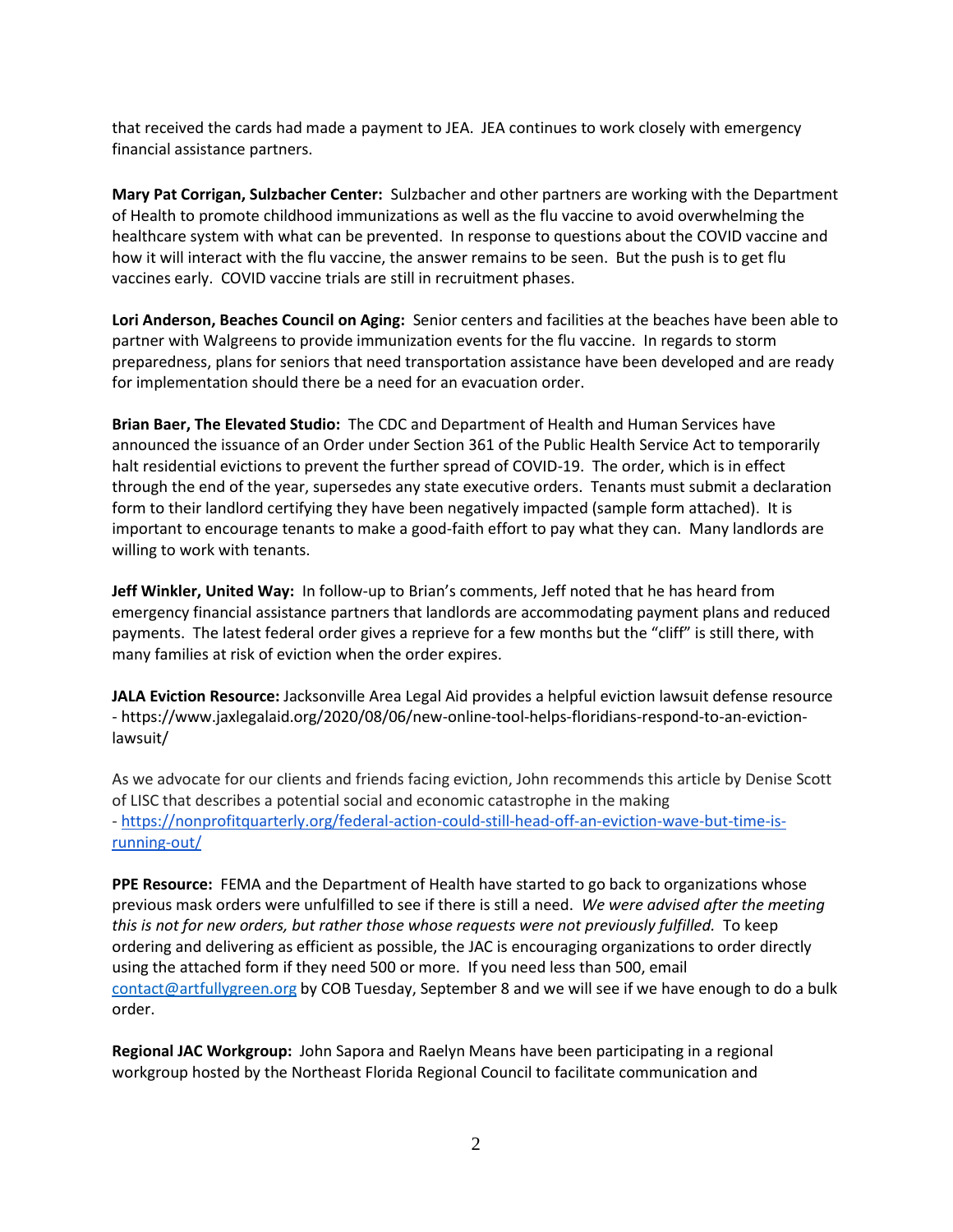cooperation among the various VOADs and JACs in our region. We hope this will foster opportunities for shared training and education.

**Hurricane Irma Anniversary:** Raelyn Means noted that next Friday, September 11, is the third anniversary of Hurricane Irma's impact to Northeast Florida. As we consider the various phases of the disaster management cycle, it's important to remember the recovery phase may last for years and overlap with other phases for other events. Hurricane Irma recovery continues through the NFLTRO Home Repair program as well as other efforts through City and State programs.

**COVID-19 Survey Response:** Raelyn Means shared the results of the recent COVID-19 response survey. Key themes of partnership, connection, and information sharing were prevalent in the write-in responses. To help foster relationships, Raelyn will distribute in the coming days a membership contact list. Organizations that haven't registered as members can do so at any time. There is no cost to join.

## **Upcoming Trainings**

Legal Services of North Florida recently announced their Disaster Webinar Series during October and November. Many of the topics are relevant to the broader community.

October 1st at Noon – **[History of Legal Aid Response to Disaster](https://nam02.safelinks.protection.outlook.com/?url=https%3A%2F%2Furldefense.proofpoint.com%2Fv2%2Furl%3Fu%3Dhttps-3A__us02web.zoom.us_webinar_register_WN-5FYfXsV9h3S-5FOo96j-2D6U43Pg%26d%3DDwMFAg%26c%3DVW5JLWXJaVcapeXcL_6RHSzucizvbTRh72MnzyhvSvo%26r%3DXyNGwwqxf37UkPMSBm_CXLOE5bKyrMAMDW1a_bHh7FiLAj6T74r_ISSOX-_jsXzK%26m%3DUohwibKfrltHW3PYPvlSRF65cRkaJxdlmb-l3u14irM%26s%3Dvj644Z0_71Sva_Fq8koLJcHMV3ougnJ2npa_x1f4x9Q%26e%3D&data=02%7C01%7C%7Cf46d7fffb7744eb3992208d8502eb90b%7Ccd53f466df104cbfb24b70fc223481df%7C0%7C0%7C637347508894223102&sdata=t3YLbS9xmdDemNd7HNII31y%2Fa0laJ3qlRuco0662MQ8%3D&reserved=0)** with Leslie Powell Boudreaux, Executive Director, Legal Services of North Florida and Andrew VanSingel. ABA Standing Committee on Disaster Response and Preparedness

October 8th at Noon – **[Disasters and Consumer Protection](https://nam02.safelinks.protection.outlook.com/?url=https%3A%2F%2Furldefense.proofpoint.com%2Fv2%2Furl%3Fu%3Dhttps-3A__us02web.zoom.us_webinar_register_WN-5FQ-5F2xB8BWTH-2DaKBmg1waqCg%26d%3DDwMFAg%26c%3DVW5JLWXJaVcapeXcL_6RHSzucizvbTRh72MnzyhvSvo%26r%3DXyNGwwqxf37UkPMSBm_CXLOE5bKyrMAMDW1a_bHh7FiLAj6T74r_ISSOX-_jsXzK%26m%3DUohwibKfrltHW3PYPvlSRF65cRkaJxdlmb-l3u14irM%26s%3DvA5Nzo9sMdCC0TcA17m3uUNEwbU4zqlQ1EzjO92arP4%26e%3D&data=02%7C01%7C%7Cf46d7fffb7744eb3992208d8502eb90b%7Ccd53f466df104cbfb24b70fc223481df%7C0%7C0%7C637347508894233097&sdata=svRDFr3pbpAg%2F0bNDWv7f0pnaFzMqvLPggikKusGK2Q%3D&reserved=0)** with Laura Boeckman, North Florida Bureau Chief, Consumer Protection Division, Florida Attorney General

October 15th at Noon – **[Representing Homeowners after a Natural Disaster](https://nam02.safelinks.protection.outlook.com/?url=https%3A%2F%2Furldefense.proofpoint.com%2Fv2%2Furl%3Fu%3Dhttps-3A__us02web.zoom.us_webinar_register_WN-5Ftasq-2D7YWSgeIRXj4PqmJMA%26d%3DDwMFAg%26c%3DVW5JLWXJaVcapeXcL_6RHSzucizvbTRh72MnzyhvSvo%26r%3DXyNGwwqxf37UkPMSBm_CXLOE5bKyrMAMDW1a_bHh7FiLAj6T74r_ISSOX-_jsXzK%26m%3DUohwibKfrltHW3PYPvlSRF65cRkaJxdlmb-l3u14irM%26s%3D8uyIBw9g56vTNqSnSHKKK08HwqXz1jGjRY87VE1O5b0%26e%3D&data=02%7C01%7C%7Cf46d7fffb7744eb3992208d8502eb90b%7Ccd53f466df104cbfb24b70fc223481df%7C0%7C0%7C637347508894243093&sdata=IzCSVGyKoyRTXXVpaErVtnZ%2BLCr19HAP7X17R0oEiyw%3D&reserved=0)** with Alys Cohen, National Consumer Law Center and Lynn Drysdale, Jacksonville Area Legal Aid

October 22nd at Noon – **[Disaster Housing Renters](https://nam02.safelinks.protection.outlook.com/?url=https%3A%2F%2Furldefense.proofpoint.com%2Fv2%2Furl%3Fu%3Dhttps-3A__us02web.zoom.us_webinar_register_WN-5FSXLmzgPzS3OBdZVhYRztAA%26d%3DDwMFAg%26c%3DVW5JLWXJaVcapeXcL_6RHSzucizvbTRh72MnzyhvSvo%26r%3DXyNGwwqxf37UkPMSBm_CXLOE5bKyrMAMDW1a_bHh7FiLAj6T74r_ISSOX-_jsXzK%26m%3DUohwibKfrltHW3PYPvlSRF65cRkaJxdlmb-l3u14irM%26s%3DEDRSOC2j3T9kDdrldHDEgG3EgFbTA_xSkV7rgQ6hBbs%26e%3D&data=02%7C01%7C%7Cf46d7fffb7744eb3992208d8502eb90b%7Ccd53f466df104cbfb24b70fc223481df%7C0%7C0%7C637347508894243093&sdata=dEGQRghHkNcDvDb5biCN0MYNjEmAFiAvLnYUo42okhs%3D&reserved=0)** with Tom DiFiore, Bay Area Legal Services and Natalie Maxwell – Three Rivers Legal Services

October 29th at Noon – **[Disaster Public Benefits](https://nam02.safelinks.protection.outlook.com/?url=https%3A%2F%2Furldefense.proofpoint.com%2Fv2%2Furl%3Fu%3Dhttps-3A__us02web.zoom.us_webinar_register_WN-5FS7T5NMO3RKK9w9B5MznUhA%26d%3DDwMFAg%26c%3DVW5JLWXJaVcapeXcL_6RHSzucizvbTRh72MnzyhvSvo%26r%3DXyNGwwqxf37UkPMSBm_CXLOE5bKyrMAMDW1a_bHh7FiLAj6T74r_ISSOX-_jsXzK%26m%3DUohwibKfrltHW3PYPvlSRF65cRkaJxdlmb-l3u14irM%26s%3DIw-3TvxCQa-MYUcMtKm7DO008TE2d_F8B_U59mCoaJI%26e%3D&data=02%7C01%7C%7Cf46d7fffb7744eb3992208d8502eb90b%7Ccd53f466df104cbfb24b70fc223481df%7C0%7C0%7C637347508894253088&sdata=FIqTNAlApwPkG%2BWZY2vPsssh8%2BuchAtodZzO9BD3LnE%3D&reserved=0)** with Cindy Huddleston, Florida Policy Institute, Anne Swerlick, Florida Policy Institute, and Daniel Rowinsky, Legal Services of Greater Miami

November 5th at Noon – **[FEMA Appeals](https://nam02.safelinks.protection.outlook.com/?url=https%3A%2F%2Furldefense.proofpoint.com%2Fv2%2Furl%3Fu%3Dhttps-3A__us02web.zoom.us_webinar_register_WN-5FPUYqrfYUS8mj89MIC-2D0M8A%26d%3DDwMFAg%26c%3DVW5JLWXJaVcapeXcL_6RHSzucizvbTRh72MnzyhvSvo%26r%3DXyNGwwqxf37UkPMSBm_CXLOE5bKyrMAMDW1a_bHh7FiLAj6T74r_ISSOX-_jsXzK%26m%3DUohwibKfrltHW3PYPvlSRF65cRkaJxdlmb-l3u14irM%26s%3DutPjCQsgYIfzbyJxw6pvimC05FpkGifkS_nCcV42XpU%26e%3D&data=02%7C01%7C%7Cf46d7fffb7744eb3992208d8502eb90b%7Ccd53f466df104cbfb24b70fc223481df%7C0%7C0%7C637347508894253088&sdata=KtQCts4x7W102BGN9YgB31oDG%2FKwdvTQmXZU%2Fz6mE1w%3D&reserved=0)** with Tracy Figueroa with Texas Rio Grande Legal Aid

November 12th at Noon – **[FEMA Recoupment](https://nam02.safelinks.protection.outlook.com/?url=https%3A%2F%2Furldefense.proofpoint.com%2Fv2%2Furl%3Fu%3Dhttps-3A__us02web.zoom.us_webinar_register_WN-5FC0kXDxhEQLal6wRSRDvV8A%26d%3DDwMFAg%26c%3DVW5JLWXJaVcapeXcL_6RHSzucizvbTRh72MnzyhvSvo%26r%3DXyNGwwqxf37UkPMSBm_CXLOE5bKyrMAMDW1a_bHh7FiLAj6T74r_ISSOX-_jsXzK%26m%3DUohwibKfrltHW3PYPvlSRF65cRkaJxdlmb-l3u14irM%26s%3D3NJZtqy4qeQ5DBapLkDAbuW_YhZsoxV5tjRTrLO9PuE%26e%3D&data=02%7C01%7C%7Cf46d7fffb7744eb3992208d8502eb90b%7Ccd53f466df104cbfb24b70fc223481df%7C0%7C0%7C637347508894263081&sdata=KwoQhr1VnY%2Fvi3Ah25Wyj0niLfE1TsJhK7FK59l1o2Q%3D&reserved=0)** with Laura Tuggle, Executive Director with Southeast Louisiana Legal Services

November 19th at Noon – **[Disaster Legal Hotlines](https://nam02.safelinks.protection.outlook.com/?url=https%3A%2F%2Furldefense.proofpoint.com%2Fv2%2Furl%3Fu%3Dhttps-3A__us02web.zoom.us_webinar_register_WN-5FanK1K2PVQOKS-5FY1z4TFzKQ%26d%3DDwMFAg%26c%3DVW5JLWXJaVcapeXcL_6RHSzucizvbTRh72MnzyhvSvo%26r%3DXyNGwwqxf37UkPMSBm_CXLOE5bKyrMAMDW1a_bHh7FiLAj6T74r_ISSOX-_jsXzK%26m%3DUohwibKfrltHW3PYPvlSRF65cRkaJxdlmb-l3u14irM%26s%3Df9uTKF7RNJrnGgBjM5wHVVoHR42MU8LSP98OPSC196s%26e%3D&data=02%7C01%7C%7Cf46d7fffb7744eb3992208d8502eb90b%7Ccd53f466df104cbfb24b70fc223481df%7C0%7C0%7C637347508894273087&sdata=PEiPc0W48IQCtC%2F9CyB3Fk%2Fzf84D5yXlZl3AARoPvNU%3D&reserved=0)** with Linda Anderson Stanley, Director, Disaster Legal Services, ABA Young Lawyers Division

## **Disaster Preparation & Ongoing Learning Opportunities**

**2020-21 Storm Preparedness and Response Guide:** the annual JAXREADY Guide highlights life-saving information for residents in all types of disasters. Most residents will receive the Guide via the US Mail but you can download and distribute electronically at [https://www.coj.net/jaxreadyguide.](https://www.coj.net/jaxreadyguide)

**Special Medical Needs Registry:** City Emergency Preparedness Division has a special medical needs registration to aid in assistance or shelter evacuation in the event of storm or other disaster. Each client